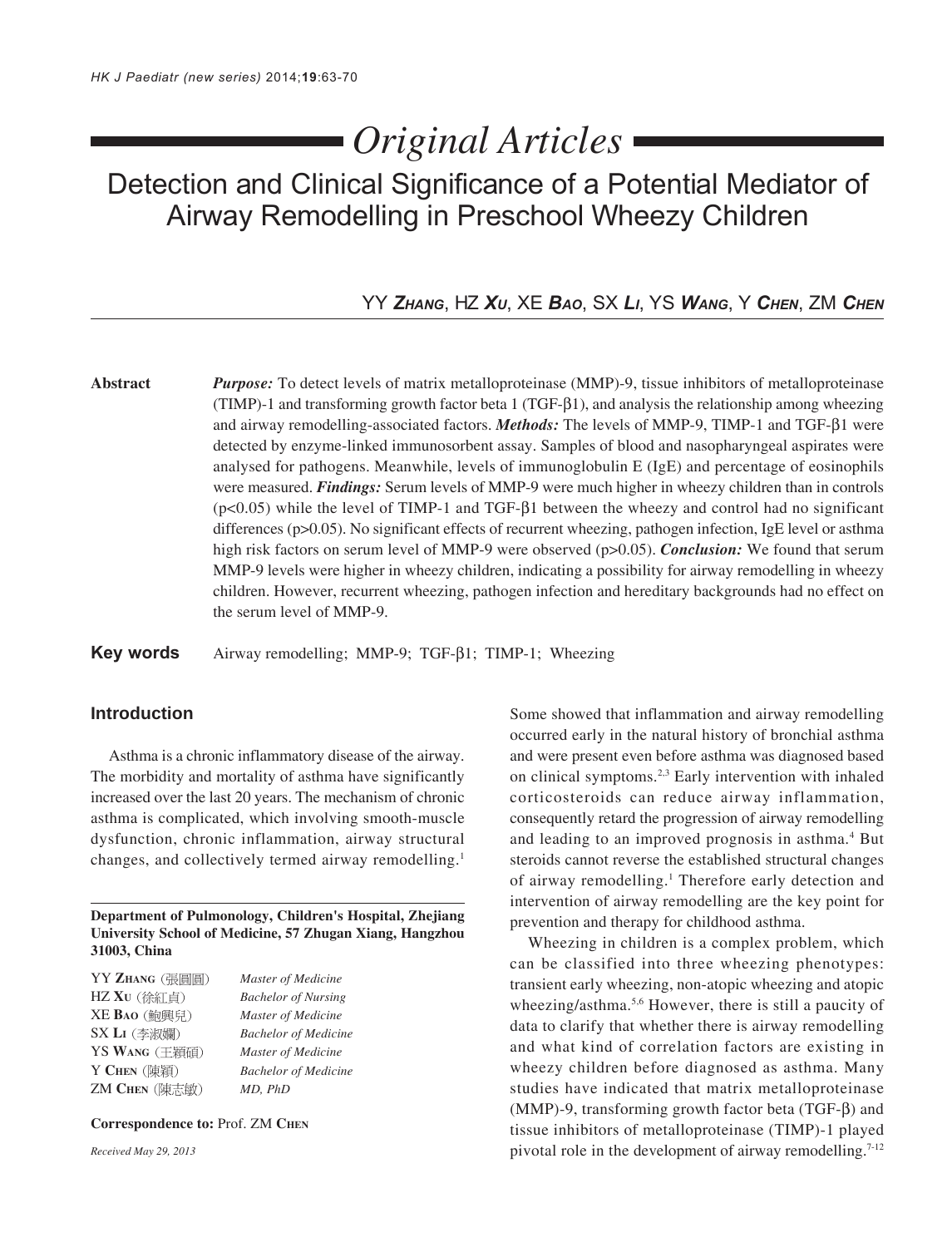Here, we examined the levels of some airway remodellingassociated factors, such as MMP-9, TIMP-1 and TGF-β1 in young children with wheezing, and explored the effects of various conditions, such as different wheezing attacks, aetiological factors and hereditary backgrounds on the serum levels of MMP-9, TIMP-1 and TGF-β1.

### **Subjects and Methods**

#### *Study Subjects*

One hundred and twenty-seven young children aging from 1 month to 3 years (97 males, 30 females) hospitalized in our hospital from October 2008 to January 2009 were enrolled. The median age was 10.9±7.7 months old. All patients had clinical symptom of cough and wheezing, and had pulmonary signs of evident wheezing on admission. Children with tuberculosis of tracheobronchial lymph nodes, and respiratory tract foreign body were excluded. All wheezy children were inquired for individual history of wheezing and allergy, family allergy history in detail on admission. Thirty healthy children (16 males, 14 females, aging from 2 months to 3 years, the median age was 12±5.5 months old) were recruited through unrelated volunteer families. Healthy children had none of the following abnormalities: (1) parental history of atopic disease, such as asthma, eczema, allergic rhinitis; (2) high level of specific immunoglobulin (Ig) E antibodies against allergens and total serum IgE; (3) onset of wheezing; (4) increasing number of eosinophilia; (5) respiratory tract infection; or (6) evidence of another respiratory tract dysplasia. There were no significant differences in age, weight, and height between the groups. Research was carried out in compliance with the Helsinki Declaration. All of the data and materials in this manuscript were approved by the ethics committee of the Children Hospital of Zhejiang University School of Medicine. Approval number: 2010-GJ-012. The blood samples and nasopharyngeal aspirates were performed after the informed consents were signed by children's parents.

Patients were divided into groups with different criteria. According to the frequency of wheezing onset, they were divided into first wheezy group and recurrent group (wheezing  $\geq$ 2). On the basis of pathogen detection, there were respiratory syncytial virus (RSV) positive group and RSV negative group, atypical pathogenic (including *Mycoplasma pneumoniae* (MP), *Chlamydia trachomatis* (CT) and *Chlamydia pneumoniae* (CP)) infection and nonatypical pathogenic infection group. Meanwhile, according to the results of specific IgE antibodies against allergens and total serum IgE levels, they were divided into high IgE group (specific immunoglobulin E (SIgE) >0.35 IU/ml or total immunoglobulin E (TIgE) >100 IU/ml) and normal IgE group. Moreover, wheezy children were also divided into high risk group and low risk group for asthma, according to the GINA2006. The positive clinical index refers to the presence of a wheeze before the age of 3, and the presence of one major risk factor (parental history of asthma or eczema) or two of three minor risk factors (eosinophilia, wheezing without colds, and allergic rhinitis) the children with positive clinical index have been shown to predict the presence of asthma in later childhood<sup>13</sup> and therefore, they defined as high risk group.

#### **Measurement of Blood Sample of Subjects**

Peripheral blood of wheezy children was obtained from each individual on admission. Peripheral blood of control children was obtained from each individual on health examination. Partial blood samples were kept at room temperature for 30 minutes, and centrifugated at 1000 r/min for 15 minutes. Then serum samples were separated and kept at -80°C for determination of MMP-9, TIMP-1 and TGF-β1. The rest blood samples were detected for eosinophil counting, SIgE and TIgE determination, as well as IgM, IgG antibodies for MP, CP and CT. Meanwhile, the nasopharyngeal aspirates were also obtained on admission for detection of virus antigen and MP, CP, CT-Deoxyribonucleic acid (DNA). The subjects were enrolled with informed consent from their parents.

The percentage of eosinophil of peripheral blood was determined by blood analyser (Abbott cell-DYN 3700). The AllergyScreen-Test (Mediwiss Analytic, Moers, Germany) was performed for the semi-quantitative determination of circulating allergen-specific IgE in human serum. Specific IgE antibodies against allergens (dermatophagoides pteronyssinus, house dust, cat dander, dog dander, low ragweed, mulberry, cockroach, egg albumen, milk, fish, shrimp, crab, beef, limpet, mutton, mango, cashew nut, penicillium notatum, alternaria, aspergillus fumigatus, oak, elm, firmiana, surname, triangle leaf poplar) were measured in a range of 0.35-100 IU/ml. The results of the analysis were assigned to the Test Classes 0-6. Class 0: IgE <0.35 IU/ml; Class 1: 0.35~0.69 IU/ml; Class 2: 0.7~3.49 IU/ml; Class 3: 3.5~17.49 IU/ml; Class 4: 17.5~ 49.9 IU/ml; Class 5: 50~100 IU/ml; Class 6: >100 IU/ml. Class 1-6 means positive results. Total serum IgE levels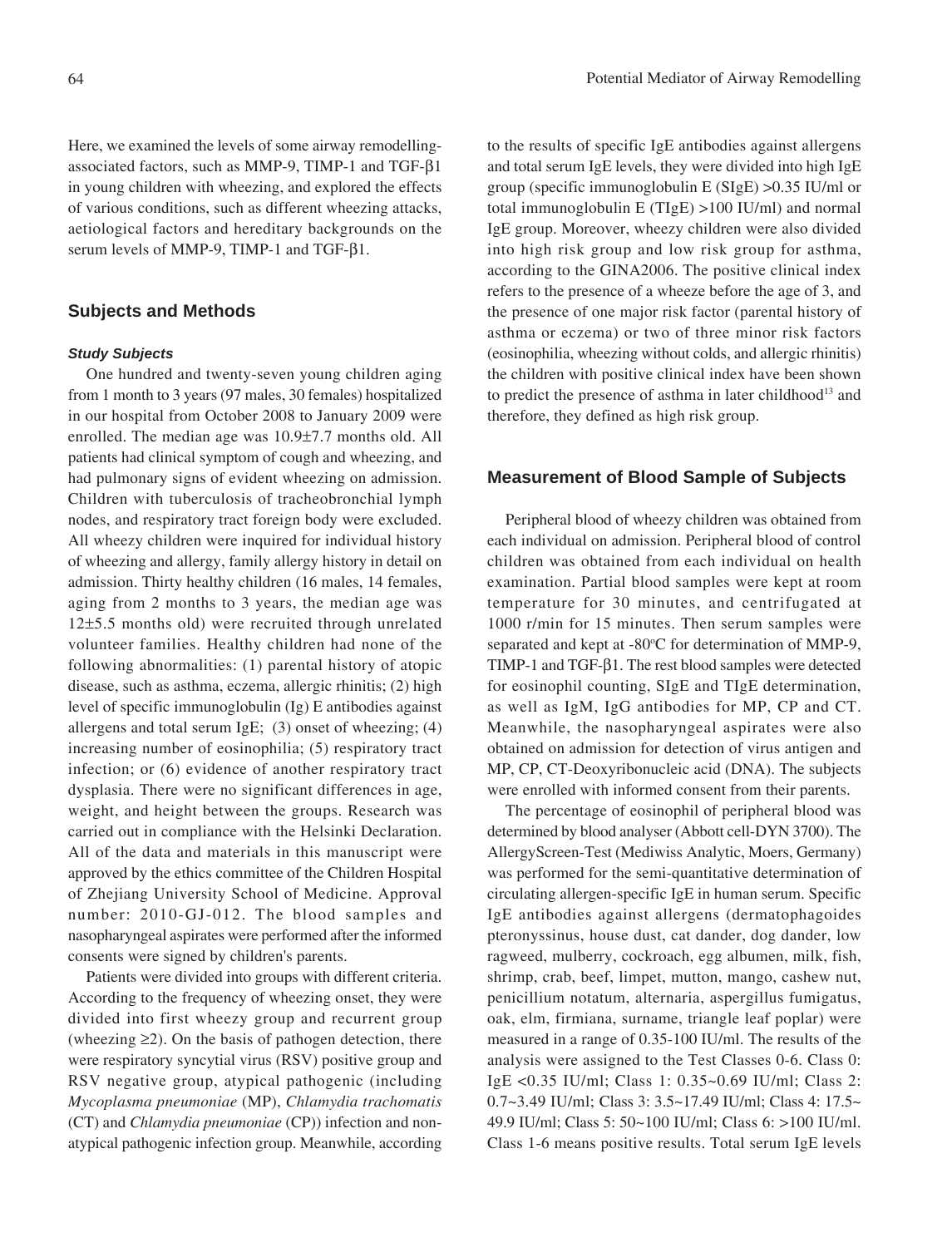were measured using the same kit (on the membrane, a detection line is packed with a monoclonal anti-human IgE. This antibody reacts with the free human IgE in the serum of the patients. Total IgE ≥100 IU/ml means positive result).

Respiratory virus detection (including RSV, influenza virus A, B, parainfluenza virus 1, 2, 3, adenovirus) was performed by direct immunofluorescence using A Chemicon respirovirus assay reagent kit. DNA samples of MP, CP and CT from nasopharyngeal aspirates were detected by fluorescent quantitation polymerase chain reaction (PE5700, America), and reagent was provided by gene diagnosis centre of Daan Zhongshan university. Serum samples were detected for specific IgM and IgG antibody of CP by enzyme-linked immunosorbent assay (ELISA) (OuMeng; Bio Co., Beijing, China) according to the manufacturer's recommendations. Indirect ELISA kit (XiBei; Bio Co., Shanghai, China) was used to detect specific IgM and IgG antibody of MP and CT.

The absolute values of MMP-9, TIMP-1 and TGF-β1 levels in serum were determined by 2-site sandwich ELISA (Boster; Bio Co., Wuhan, China) according to the manufacturer's instructions with a serum dilution of 1:2. The intra-assay coefficient of variation was less than 10%, and the detection limitation for the assays was 156 pg/ml, 156 pg/ml and 15.6 pg/ml, respectively. The optical density was determined by using a microplate reader set to 450 nm (correction 540 nm).

#### **Statistical Analysis**

Statistical analyses were performed using SPSS software (version 15.0). All data were expressed as median values (minimum value-maximal value). The comparisons were made by the Mann-Whitney U-test. Statistical significance was defined as  $p<0.05$ .

#### **Results**

Of the 127 wheezy children enrolled, 81 cases were first attack of wheezing, and 46 cases were recurrent wheezing. History of eczema was found in 51 cases, urticaria in 6 cases, drug allergy in 6 cases, and allergic rhinitis in 3 cases. Family history of allergy included parental asthma in 9 cases, parental allergic rhinitis in 14 cases, parental urticaria in 5 cases, sister asthma in 1 cases.

Of the 127 cases, the level of SIgE increased in 24 cases, TIgE increased in 41 cases, while both increased in 10 cases. Of the children with SIgE level increased, 17 were found to be allergic to milk, 12 to mutton, 6 to beef, 2 to dermatophagoides pteronyssinus, 2 to cat dander, 1 to mould, 1 to house dust, 1 to dog dander, and some to multiallergens. Using blood analyser, we found that there were 7 cases with blood eosinophilia above 4%.

RSV infection were found in 42 cases, CP in 28 cases, MP in 23 cases, CT in 5 cases, parainfluenza virus in 4 cases, adenovirus infection in 1 case. And some of children had mixed infection with multi-pathogens (Figure 1).

As shown in Figure 2A, the levels of MMP-9 in wheezy group were significantly increased when compared to the level of the controls (p=0.000<0.05). However, there was no significant difference of the levels of TIMP-1 and TGF $β1$  in serum between wheezy group and controls (p>0.05, respectively) (shown in Figures 2B-C).

Considering only MMP-9 levels was different between the wheezy children with the controls, we then analysed the effects of various factors as recurrent wheezing attacks, aetiological factors and hereditary backgrounds on serum MMP-9 levels. As shown in Figure 3A, there were no statistically significant differences between first wheezy group and recurrent wheezy group (p>0.05). Since Viral respiratory, especially RSV and atypical pathogens infections are universal in the first few years of life, and can cause wheezing.14 We next detected the level of MMP-9 in RSV/atypical pathogen infection group and non-RSV/ atypical pathogen infection group. However, there was no significant differences between these two groups (p>0.05) (Figures 3B-C). IgE rising and high risk factors are concerned as attack of asthma. We were wondering whether the asthmatic high risk factors and IgE would affect the levels of airway remodelling-associated mediators. As shown in Figures 3D-E, Neither the asthmatic high risk factors nor IgE level had direct effect or correlation effect on the levels of MMP-9 (p>0.05).

### **Discussion**

Airway remodelling in asthma was first described in 1922 by Hubert and Koessler in cases of fatal asthma.15 It refers to structural changes, including loss of epithelial integrity, thickening of basement membrane, subepithelial fibrosis, goblet cell and submucosal gland enlargement, increased smooth muscle mass, decreased cartilage integrity, and increased airway vascularity.16 The main reason of airway remodelling is excessive deposition of extracellular matrix (ECM). Many studies in asthma have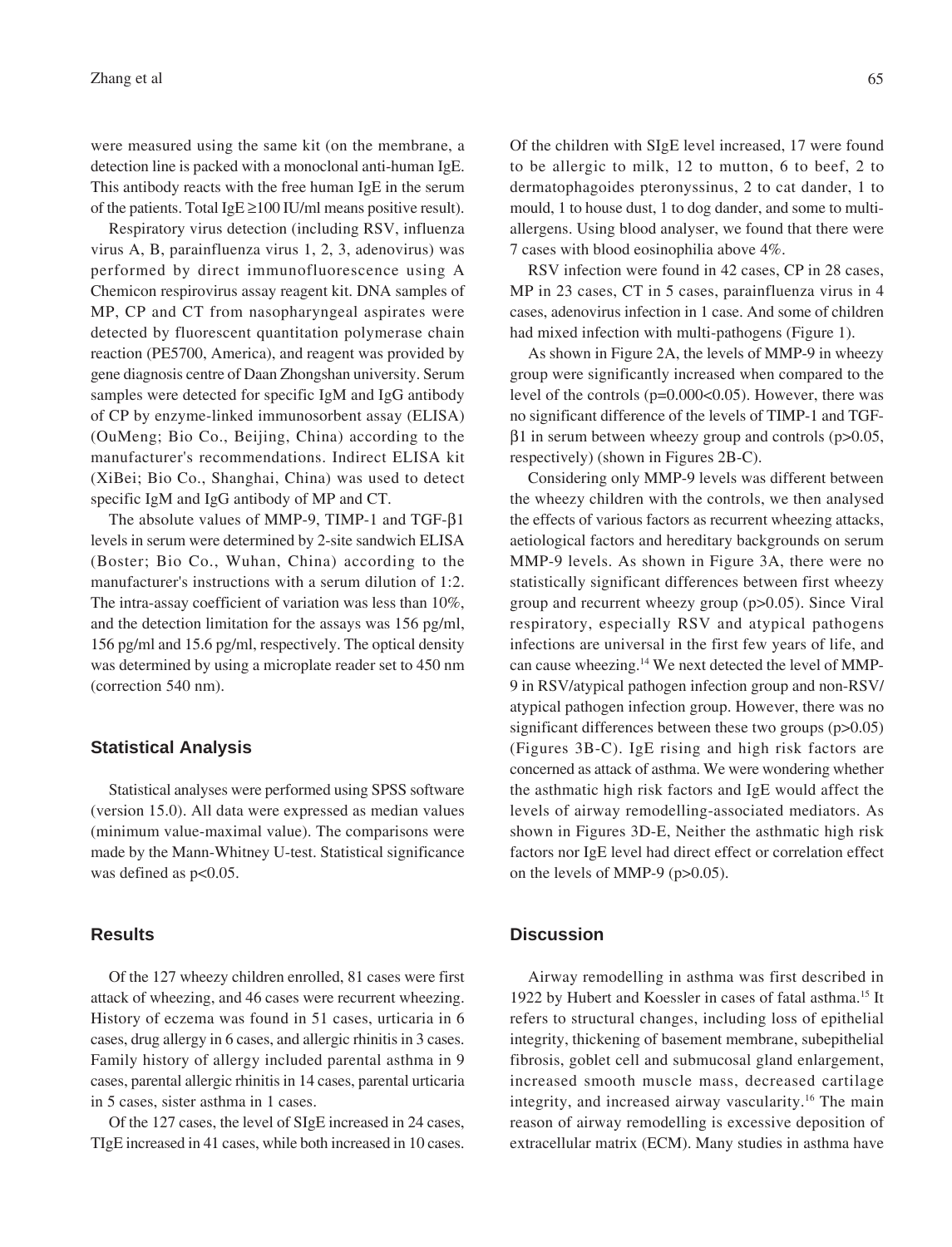

**Figure 1** Aetiologic types of 127 preschool wheezy children in our hospital. One hundred and twenty-seven preschool wheezy children hospitalised in our hospital from October 2008 to January 2009 were enrolled. The samples of blood and nasopharyngeal aspirates from these children were detected for different pathogen.



**Figure 2** The serum levels of airway remodelling-associated mediator in wheezy group and control group. The absolute values of MMP-9, TIMP-1 and TGF-β1 levels in serum were determined by ELISA assays. Panels A-C represent MMP-9, TIMP, TGFβ-1, respectively. (Panel A) MMP-9 levels were higher in wheezy group than controls (\*p<0.05). Data represented as median.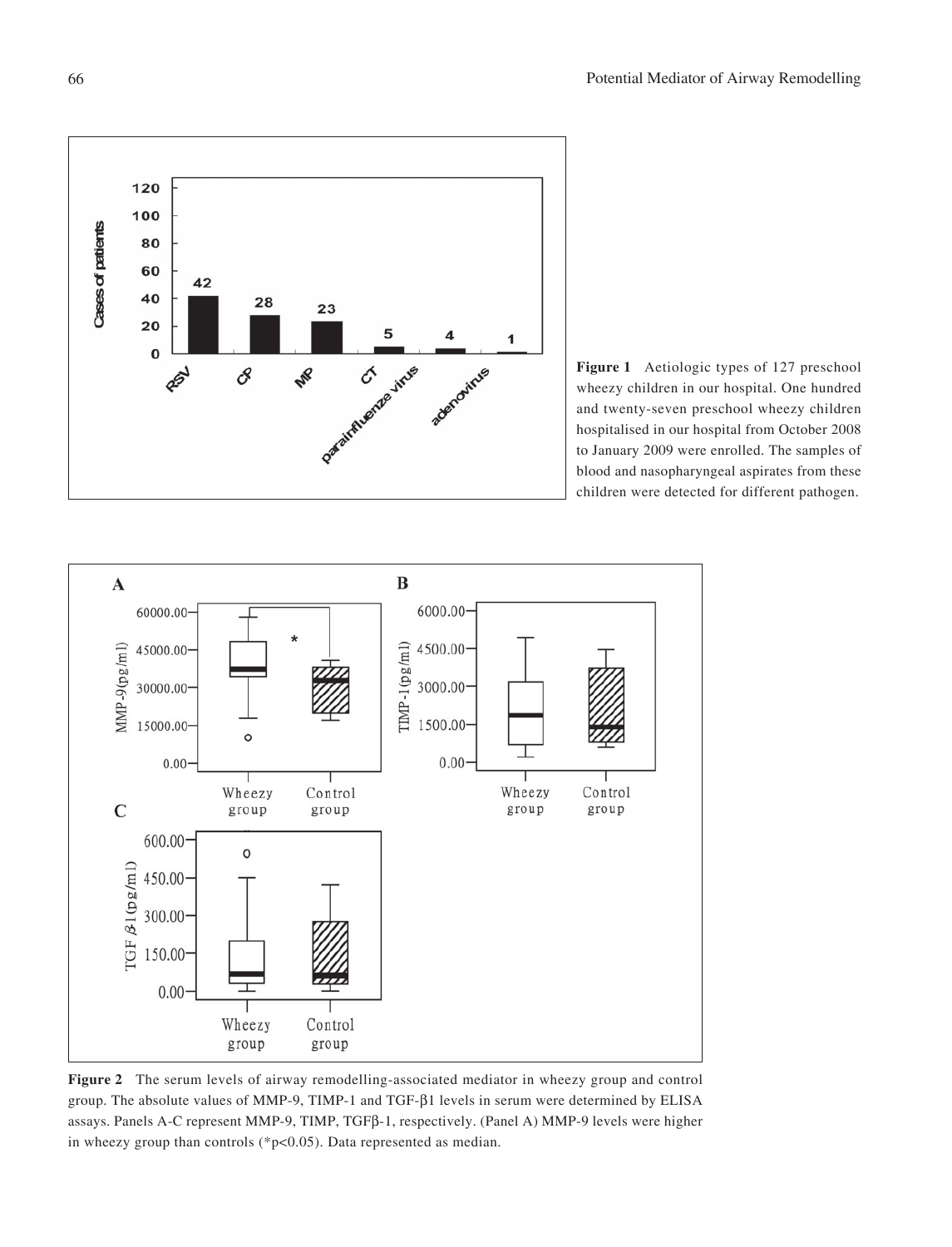

**Figure 3** The serum levels of MMP-9 in different groups. The levels of MMP-9 in serum were determined by ELISA assays. Panels A-E represent the effects of various factors such as the frequency of wheezing onset, RSV and atypical pathogens infections, IgE rising and asthmatic high risk factors on serum MMP-9 levels, respectively. Data represented as median.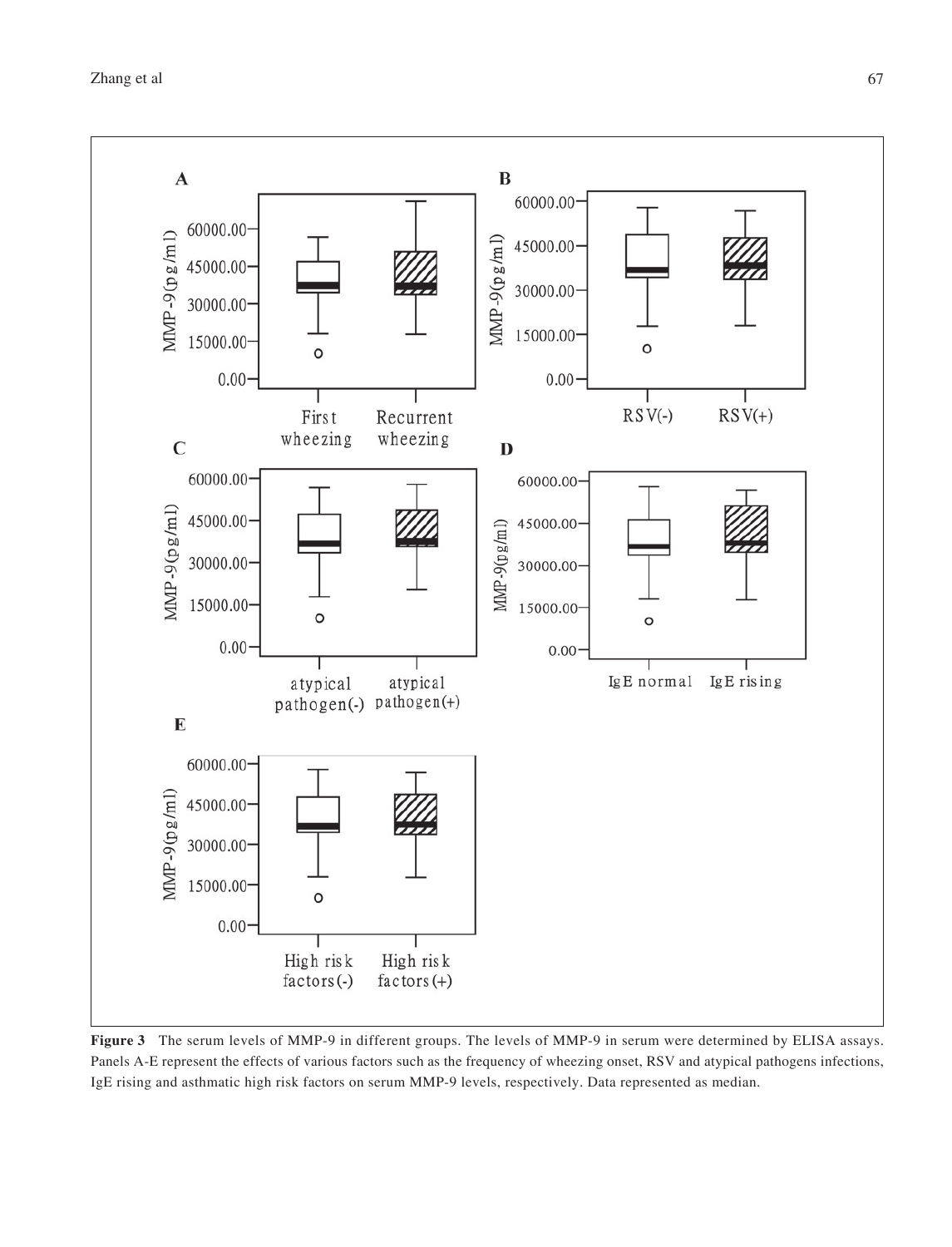indicated that cytokines, chemokines (such as MMPs), and growth factors (such as TGF-β) released from inflammatory and structural cells in the airway play a pivotal role in the development of remodelling.7-12 TGF-β1 is a pleiotropic cytokine which plays important roles on the proliferation, differentiation and ECM metabolism of airway structural cell.17,18 MMPs, a family of zinc- and calcium-dependent enzymes, are responsible for the degradation of ECM. Among MMPs family, MMP-9 is mostly studied and relevant to asthma. As a counterbalance, TIMP-1 inhibits the enzymatic activity of MMP-9 by stoichiometric 1:1 binding. The increasing of MMP-9 over TIMP-1 has been found to be associated with airway wall inflammation; but the decreasing of MMP-9 over TIMP-1 has been found to be associated with airway wall thickening, as well as chronic airflow obstruction. The balance between MMP-9 and TIMP-1 is considered a major theory to explain the progression of asthmatic airway remodelling.19,20 The importance of airway remodelling as an early and consistent component of childhood asthma has been emphasized in recent studies.11 Nevertheless, researches about whether there are airway remodelling in young children with wheezing before diagnosed as asthma are still lacking. In our study, we collected 127 wheezy children and 30 healthy controls, and analysed the differences of levels of MMP-9, TIMP-1 and TGF-β1 between wheezy children and normal controls. To our interest, we found that serum levels of MMP-9 were significantly increased in wheezy group compared with the controls, indicating that MMP-9 maybe a high risk factor to cause airway remodelling in wheezy children. We did not observed the significant differences in the levels of TIMP-1 between wheezy children and controls, so the molar ratios of MMP-9/TIMP-1 were not to be analysed. Concerning the increasing of MMP-9 in wheezy children, regular follow-up and initiate early intervention probably should be carried out in these wheezy children. However, Saglani et al $2<sup>1</sup>$  reported that epithelial reticular basement membrane thickening and the eosinophilic inflammation characteristic of asthma in older children and adults are not present in wheezy infants. Further investigation to determine the relationship between wheezy infants and airway remodelling should be carried out in the future.

Wheezing is usually associated with a number of factors. Early-life viral infection causes acute illness and can be associated with an increased risk for subsequent development of asthma/recurrent wheezing. The most commonly detected viruses are RSV.22 Our study had shown a 33% RSV infection in wheezy children, which occupied

89% in the occurrence of viral infection. Recent studies<sup>23,24</sup> have emphasized potential associations with other pathogens for developing wheezing and asthma, especially with atypical bacterial pathogens *Mycoplasma pneumoniae* and *Chlamydophila pneumoniae*. In this article, of the 28 children with CP infection, 7 cases were combined with RSV, 5 cases with MP, 4 cases with MP and RSV.

Falsey et al<sup>25,26</sup> showed infection with RSV contributed heavily to the repeated chronic inflammation and airway remodelling. Other study also demonstrated that MP infection elicited an inflammatory milieu in the lungs that skewed the immune response toward the Th2-type, thus exacerbating the pathophysiological changes associated with asthma.<sup>27</sup> In order to approach the effects of pathogens and different wheezing attacks on the levels of airway remodelling-associated mediators, wheezy children were respectively divided into RSV positive group and RSV negative group, atypical pathogenic infection group and atypical pathogenic un-infection group, first wheezy group and recurrent wheezy group. And then levels of MMP-9 between these groups were compared. Nevertheless, we did not observed any differences of serum level of MMP-9, which confirm that recurrent wheezing and pathogens infection are not the precipitating factors for airway remodelling. Further studies are needed in this issue.

Since most cases of asthma begin during the first years of life, identification of young children at high risk of developing the disease is an important public health priority. Castro-Rodriguez et al<sup>28</sup> concluded for the prediction of asthma: a stringent index included frequent wheezing during the first 3 year of life and either one major risk factor (parental history of asthma or eczema) or two of three minor risk factors (eosinophilia, wheezing without colds, and allergic rhinitis); a loose index required any wheezing during the first 3 year of life plus the same combination of risk factors described previously. And their study also found that 59% of children with a positive loose index and 76% of those with a positive stringent index had active asthma in at least one survey during the school years. Asthma is a chronic inflammatory disease of the airway, in which IgE plays a pivotal role by involving in type I allergy. Elevated serum IgE are is associated with asthma and wheezing during childhood, and associated with the severity of asthma, further correlates with airway remodelling.<sup>29,30</sup> To understand the relationship between children with asthmatic risk factors and airway remodelling-associated mediators, we divided children into high risk group and low risk group, or high IgE group and normal IgE group,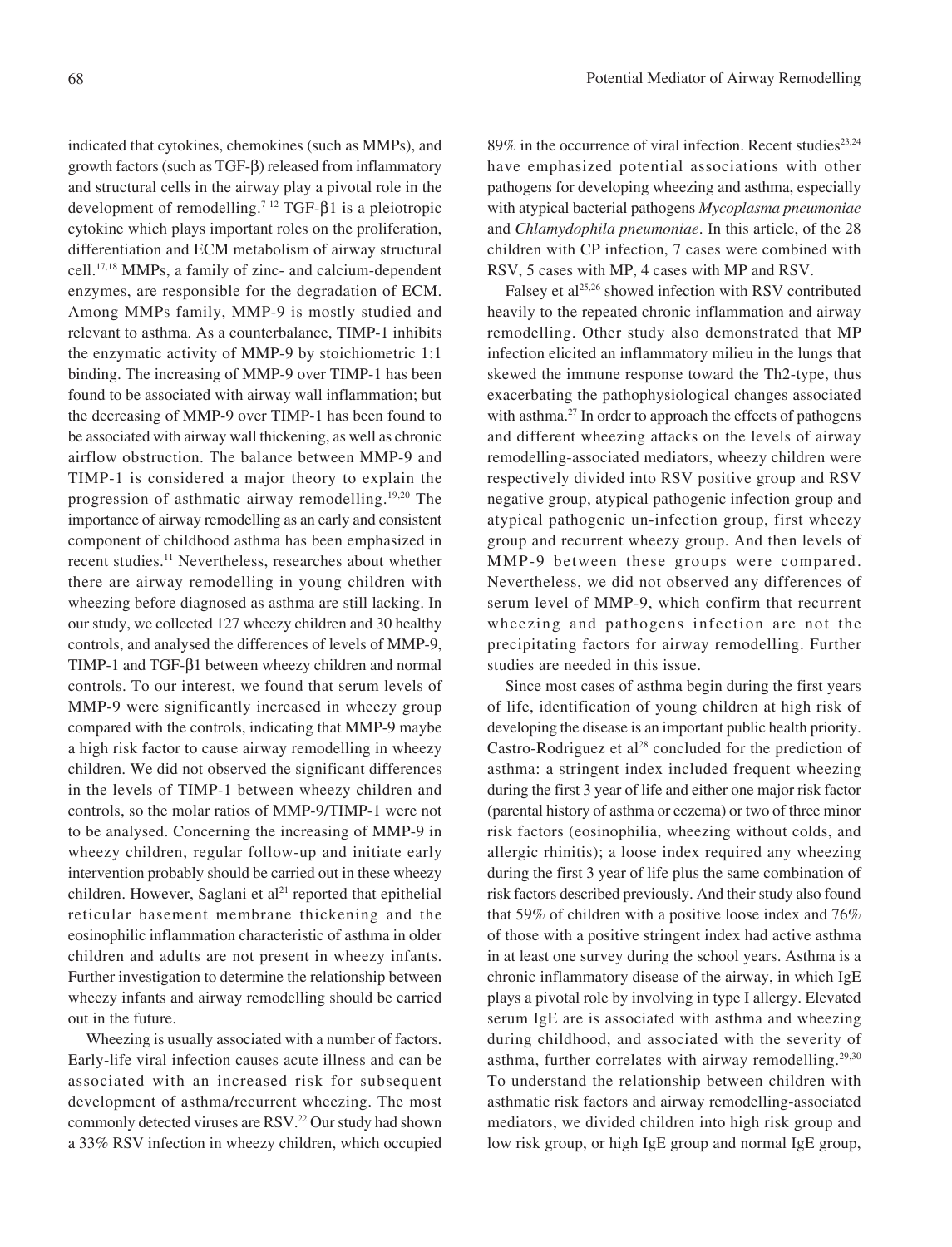then analysed the levels of MMP-9. However, there were no statistically significant differences among abovementioned groups, suggesting there is no relationship between asthmatic risk factors and airway remodellingassociated mediators.

In conclusion, we demonstrated much higher levels of serum airway remodelling-associated factor MMP-9 in young wheezy children. However, recurrent wheezing, RSV infection, atypical pathogenic infection, IgE rising or asthma high risk factors had no effect on the serum level of MMP-9. Intimate follow-up needs to be carried out for wheezy children, especially for children with higher MMP-9.

#### **Acknowledgements**

We sincerely thank Yufeng Liang for his excellent statistical assistance. We are grateful respiratory staff for collecting samples of blood and nasopharyngeal aspirates.

Contributors: All authors contributed to design, analysis, interpretation and writing of the manuscript.

Funding: This work was supported by grants from the Zhejiang Province Natural Science Fundation of China (LQ13H100002), the Zhejiang Medicine & Health Research Fund (No. 2013KYB152), and Scientific Research Fund of Zhejiang Provincial Education Department (Y201328580).

#### **Declaration of Interest**

None

#### **References**

- 1. Jenkins HA, Cool C, Szefler SJ, Covar R, Brugman S, Gelfand EW, et al*.* Histopathology of severe childhood asthma: a case series. Chest 2003;124:32-41.
- 2. Bush A. How early do airway inflammation and remodeling occur? Allergol Int 2008;57:11-9.
- 3. Pohunek P, Warner JO, Turzíková J, Kudmann J, Roche WR. Markers of eosinophilic inflammation and tissue re-modelling in children before clinically diagnosed bronchial asthma. Pediatr Allergy Immunol 2005;16:43-51.
- 4. Hoshino M, Takahashi M, Takai Y, Sim J. Inhaled corticosteroids decrease subepithelial collagen deposition by modulation of the balance between matrix metalloproteinase-9 and tissue inhibitor of metalloproteinase-1 expression in asthma. J Allergy Clin Immunol 1999;104:356-63.
- 5. Castro-Rodriguez JA, Garcia-Marcos L. Wheezing and Asthma

in childhood: an epidemiology approach. Allergol Immunopathol (Madr) 2008;36:280-90.

- 6. Martinez FD. Development of wheezing disorders and asthma in preschool children. Pediatrics 2002;109:362-7.
- 7. Fedorov LA, Wilson SJ, Davies DE, Holgate ST. Epithelial stress and structural remodelling in childhood asthma. Thorax 2005; 60:389-94.
- 8. Chetta A, Zanini A, Foresi A, D'Ippolito R, Tipa A, Castagnaro A, et al. Vascular endothelial growth factor up-regulation and bronchial wall remodelling in asthma. Clin Exp Allergy 2005; 35:1437-42.
- 9. Avdalovic MV, Putney LF, Schelegle ES, Miller L, Usachenko JL, Tyler NK, et al. Vascular remodeling is airway generationspecific in a primate model of chronic asthma. Am J Respir Crit Care Med 2006;174:1069-76.
- 10. Zou H, Nie XH, Zhang Y, Hu M, Zhang YA. Effect of basic fibroblast growth factor on the proliferation, migration and phenotypic modulation of airway smooth muscle cells. Chin Med J (Engl) 2008;121:424-9.
- 11. Moynihan BJ, Tolloczko B, El Bassam S, Ferraro P, Michoud MC, Martin JG, et al. IFN-gamma, IL-4 and IL-13 modulate responsiveness of human airway smooth muscle cells to IL-13. Respir Res 2008;9:84.
- 12. Borowski A, Kuepper M, Horn U, Knüpfer U, Zissel G, Höhne K, et al*.* Interleukin-13 acts as an apoptotic effector on lung epithelial cells and induces pro-fibrotic gene expression in lung fibroblasts. Clin Exp Allergy 2008;38:619-28.
- 13. O'Byrne P, Bateman ED, Bousquet J, Clark T, Paggario P, Ohta K, et al. Global Strategy for Asthma Management and Prevention 2006. Available from URL: http://www.ginasthma.org.
- 14. Gern JE. Rhinovirus and the initiation of asthma. Curr Opin Allergy Clin Immunol 2009;9:73-8.
- 15. Redington AE, Howarth PH. Airway wall remodelling in asthma. Thorax. 1997;52:310-2.
- 16. Bergeron C, Al-Ramli W, Hamid Q. Remodeling in asthma. Proc Am Thorac Soc 2009;6:301-5.
- 17. Bossé Y, Rola-Pleszczynski M. Controversy surrounding the increased expression of TGF beta 1 in asthma. Respir Res 2007; 24:66.
- 18. Doherty T, Broide D. Cytokines and growth factors in airway remodeling in asthma. Curr Opin Immunol 2007;19:676-80.
- 19. Ohbayashi H, Shimokata K. Matrix metalloproteinase-9 and airway remodeling in asthma. Curr Drug Targets Inflamm Allergy 2005;4:177-81.
- 20. Matsumoto H, Niimi A, Takemura M, Ueda T, Minakuchi M, Tabuena R, et al. Relationship of airway wall thickening to an imbalance between matrix metalloproteinase-9 and its inhibitor in asthma. Thorax 2005;60:277.
- 21. Saglani S, Malmstron K, Pelkonen AS, Malmberg LP, Lindahl H, Kajosaari M, et al. Airway remodeling and inflammation in symptomatic infants with reversible airflow obstruction. Am J Respir Crit Care Med 2005;171:722-7.
- 22. Tregoning JS, Schwarze J. Respiratory viral infections in infants: causes, clinical symptoms, virology, and immunology. Clin Microbiol Rev 2010;23:74-98.
- 23. Daian CM, Wolff AH, Bielory L. The role of atypical organisms in asthma. Allergy Asthma Proc 2000;21:107-11.
- 24. Johnston SL, Martin RJ. Chlamydophila pneumoniae and Mycoplasma pneumoniae:a role in asthma pathogenesis? Am J Respir Crit Care Med 2005;172:1078-89.